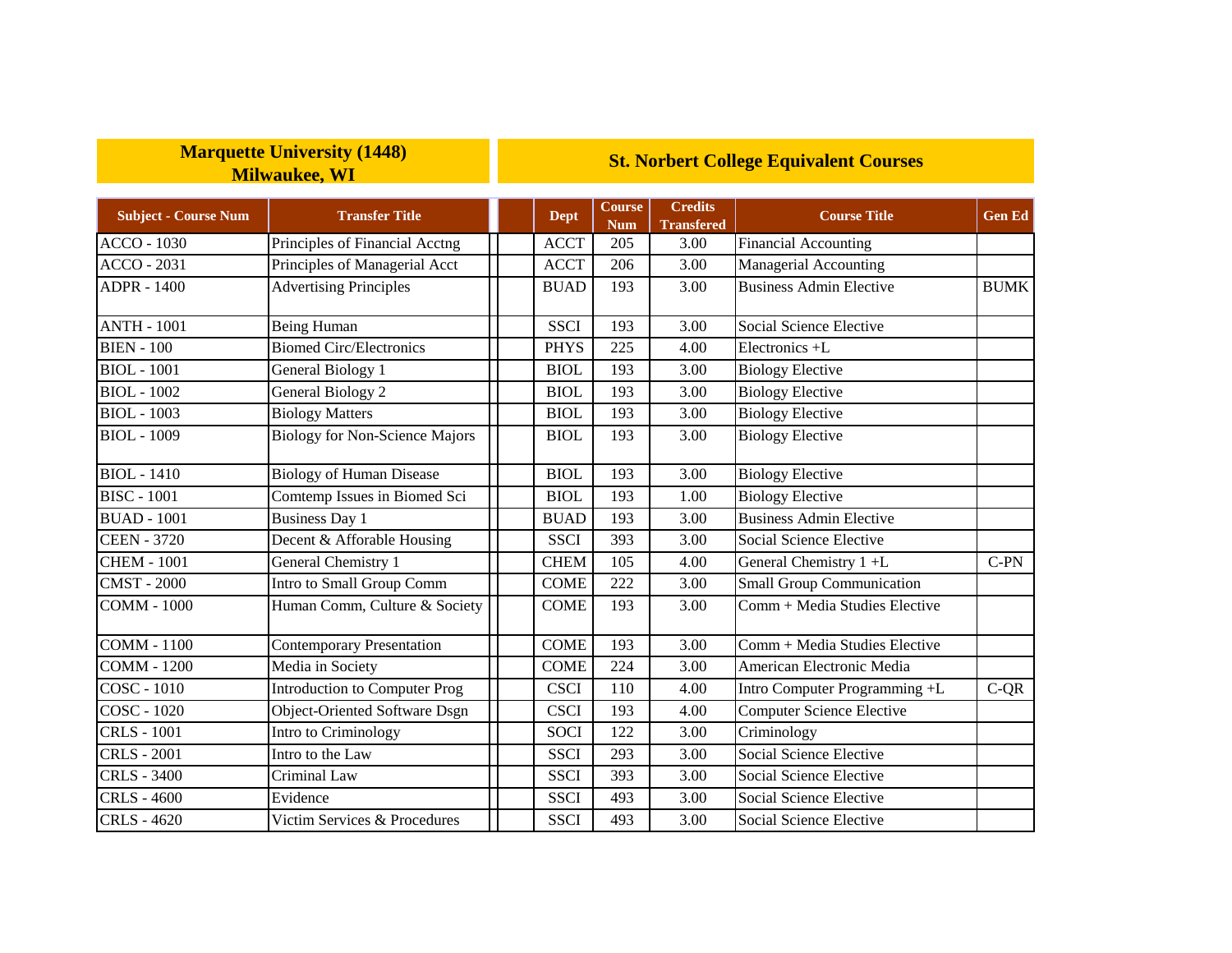| <b>CRLS - 4660</b> | Criminal Violence in America          | <b>SSCI</b> | 493              | 3.00              | Social Science Elective          |         |
|--------------------|---------------------------------------|-------------|------------------|-------------------|----------------------------------|---------|
| <b>ECON</b> - 1001 | Intro to Economics                    | <b>ECON</b> | 100              | 3.00              | <b>Fundamentals of Economics</b> | $C$ -IS |
| <b>ECON - 1103</b> | Principles of Microeconomics          | <b>ECON</b> | 102              | 3.00              | Microeconomics                   | $C$ -IS |
| <b>ECON - 2003</b> | Principles of Microeconomics          | <b>ECON</b> | 102              | 3.00              | Microeconomics                   | $C$ -IS |
| <b>ECON - 2004</b> | Principles of Macroeconomics          | <b>ECON</b> | 101              | 3.00              | Macroeconomics                   | $C-IS$  |
| <b>EDUC</b> - 1210 | Intro/Schooling/Divrse Society        | <b>EDUC</b> | 193              | 3.00              | <b>Education Elective</b>        |         |
| <b>EDUC</b> - 1220 | Psych/Human Devlp/Diverse Scty        | <b>EDUC</b> | 193              | 3.00              | <b>Education Elective</b>        |         |
| <b>ENGL - 1001</b> | Rehetoric + Composition 1             | <b>IDIS</b> | 100              | 3.00              | <b>College Writing</b>           |         |
| <b>ENGL - 1002</b> | Rehetoric + Composition 2             | <b>ENGL</b> | 101              | $\overline{3.00}$ | <b>English Composition</b>       | $C-WI$  |
| <b>ENGL - 2010</b> | <b>Literature and Genre</b>           | <b>ENGL</b> | 293              | 3.00              | <b>English Elective</b>          |         |
| <b>EXPH - 1001</b> | Intro to Exercise Science             | <b>ELEC</b> | 193              | 1.00              | <b>General Elective</b>          |         |
| <b>EXPH - 1010</b> | Emergency Care, CPR & AED             | <b>ELEC</b> | 193              | 1.00              | <b>General Elective</b>          |         |
| <b>HIST - 1001</b> | Intro to Amer Hist                    | <b>HIST</b> | 112              | 3.00              | Westrn Civ 1:Bronze/Renaissnce   | $C-WT$  |
| <b>HIST - 1002</b> | Growth of Westrn Civ 2                | <b>HIST</b> | 113              | 3.00              | Westrn Civ 2: Early/Mod Europe   | $C-WT$  |
| <b>HIST - 1401</b> | Africa                                | <b>HIST</b> | 118              | 3.00              | Survey of African History 1      | $C-BB$  |
| <b>HIST - 1701</b> | Engaging the World                    | <b>HIST</b> | 193              | 3.00              | <b>History Elective</b>          |         |
| <b>ITAL - 1001</b> | Elementary Italian 1                  | <b>ITAL</b> | 101              | 4.00              | Intro to Italian Language 1      |         |
| <b>ITAL - 1002</b> | Elementary Italian 2                  | <b>ITAL</b> | 102              | 4.00              | <b>Elementary Italian 2</b>      | $C-SL$  |
| <b>LATN - 1002</b> | <b>Elementary Latin 2</b>             | <b>LATN</b> | 102              | 4.00              | Intermediate Latin               | $C-SL$  |
| <b>LEAD - 1000</b> | <b>Foundations for Business Ldrsp</b> | <b>LEAD</b> | 193              | 1.00              | Leadership Studies Elective      |         |
| <b>LEAD - 2000</b> | Applying Busnss Leadrshp Sklls        | <b>LEAD</b> | 293              | 1.00              | Leadership Studies Elective      |         |
| <b>MANA - 2028</b> | <b>Business Statistics</b>            | <b>BUAD</b> | 284              | 3.00              | Statistics for Business / Econ   |         |
| <b>MATH - 1100</b> | College Algebra                       | <b>MATH</b> | 102              | 3.00              | <b>Basic Algebra</b>             |         |
| <b>MATH - 1390</b> | <b>Finite Mathematics</b>             | <b>MATH</b> | 193              | 3.00              | <b>Mathematics Elective</b>      |         |
| <b>MATH - 1400</b> | <b>Elements of Calculus</b>           | <b>MATH</b> | 193              | 3.00              | <b>Mathematics Elective</b>      |         |
| <b>MATH - 1410</b> | Calculus - Biological Science         | <b>MATH</b> | 131              | 3.00              | Calculus + Analytic Geometry 1   | $C-QR$  |
| <b>MATH - 1450</b> | Calculus 1                            | <b>MATH</b> | 131              | 4.00              | Calculus + Analytic Geometry 1   | $C-QR$  |
| <b>MATH - 1451</b> | Calculus <sub>2</sub>                 | <b>MATH</b> | $\overline{132}$ | 4.00              | Calculus + Analytic Geometry 2   | $C-QR$  |
| <b>MATH - 1700</b> | <b>Modern Elementary Statistics</b>   | <b>SSCI</b> | 224              | 3.00              | <b>Basic Statistics</b>          | $C-QR$  |
| <b>MATH - 2350</b> | <b>Foundations of Mathematics</b>     | <b>MATH</b> | 293              | 3.00              | <b>Mathematics Elective</b>      |         |
| <b>MATH - 2450</b> | Calculus 3                            | <b>MATH</b> | 233              | 4.00              | Calculus + Analytic Geometry 3   |         |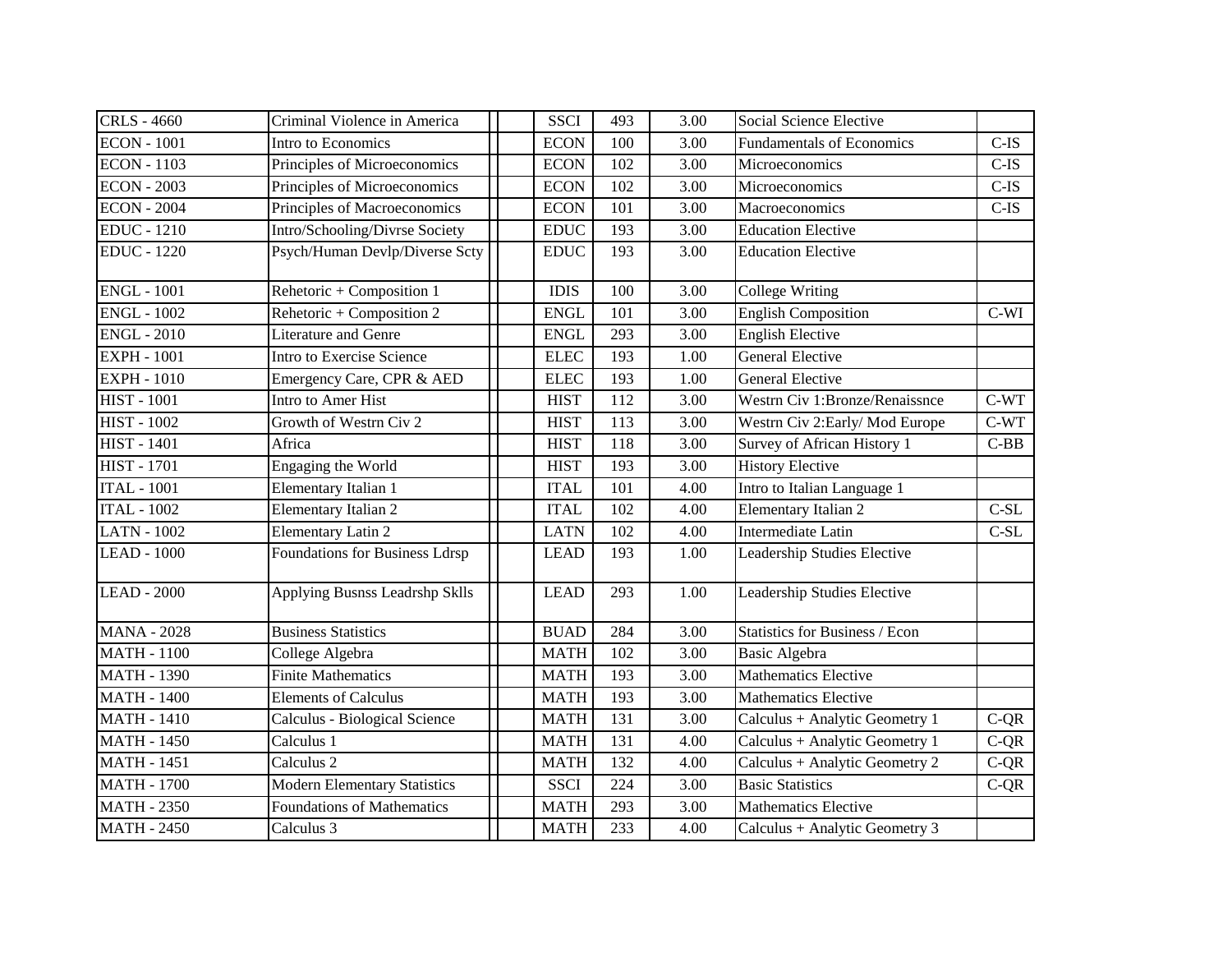| <b>MATH - 3100</b> | Linear Algebra & Matrix Theory      | <b>MATH</b> | 393 | 3.00              | <b>Mathematics Elective</b>                       |                 |
|--------------------|-------------------------------------|-------------|-----|-------------------|---------------------------------------------------|-----------------|
| <b>MATH - 81</b>   | Calculus <sub>2</sub>               | <b>MATH</b> | 132 | 4.00              | Calculus + Analytic Geometry 2                    | $C-QR$          |
| <b>MUSI - 1020</b> | Appreciation of Music               | <b>MUSI</b> | 193 | 3.00              | Music Elective                                    |                 |
| <b>PHIL - 1001</b> | Foundations in Philosophy           | <b>PHIL</b> | 120 | 3.00              | <b>Phil Foundtions Human Nature</b>               | $C-PF$          |
| <b>PHIL - 2310</b> | Theory of Ethics                    | <b>PHIL</b> | 293 | 3.00              | Philosophy Elective                               |                 |
| <b>PHYS - 1001</b> | General Physics 1                   | <b>PHYS</b> | 111 | 4.00              | Fundamental Physics 1 +L                          | $C-PN$          |
| <b>PHYS - 1002</b> | <b>General Physics 2</b>            | <b>PHYS</b> | 112 | 4.00              | Fundamental Physics 2+L                           |                 |
| <b>PHYS - 1009</b> | Earth & Environmental Physics       | <b>PHYS</b> | 193 | 3.00              | Physics Elective                                  |                 |
| $PHYS - 3$         | Gen Phys/Intr Calc 1                | <b>PHYS</b> | 121 | 4.00              | General Physics $1 + L$                           | $C-PN$          |
| PHYS-4             | Gen Phys/Intr Calc 2                | <b>PHYS</b> | 122 | 4.00              | General Physics 2+L                               |                 |
| <b>POSC - 2201</b> | <b>American Politics</b>            | <b>POLI</b> | 130 | $\overline{3.00}$ | United States Politics + Govt                     | $C-IS$          |
| POSC - 2601        | <b>International Politics</b>       | <b>POLI</b> | 293 | 3.00              | <b>Political Science Elective</b>                 |                 |
| <b>PSYC</b> - 1001 | <b>General Psychology</b>           | <b>PSYC</b> | 100 | 3.00              | <b>General Psychology</b>                         | $C-IS$          |
| <b>PSYC</b> - 2001 | Psych Measurements & Stats          | <b>SSCI</b> | 224 | 4.00              | <b>Basic Statistics</b>                           | $C-QR$          |
| <b>PSYC - 3101</b> | Develop Psyc Concept-adol           | <b>PSYC</b> | 393 | 3.00              | <b>Psychology Elective</b>                        |                 |
| <b>PSYC - 3220</b> | <b>Human Sexuality</b>              | <b>PSYC</b> | 393 | 3.00              | <b>Psychology Elective</b>                        |                 |
| <b>PSYC - 3401</b> | Abnormal Psychology                 | <b>PSYC</b> | 212 | 3.00              | <b>Abnormal Psychology</b>                        |                 |
| $SOCI - 1001$      | Principles of Sociology             | <b>SOCI</b> | 100 | 3.00              | <b>Introduction to Sociology</b>                  | $C$ -IS         |
| <b>SOCI - 4400</b> | Social Inequality                   | <b>SSCI</b> | 408 | 3.00              | Social Inequalities                               | C-AD,<br>$C-DD$ |
| $SOWJ - 1001$      | Intro Social Welfare & Justice      | <b>SSCI</b> | 193 | 3.00              | <b>Social Science Elective</b>                    |                 |
| SOWJ - 2150        | Immigrants & Their Communities      | <b>SSCI</b> | 293 | 3.00              | Social Science Elective                           |                 |
| SOWJ - 2200        | Human Behavior in Social Envir      | <b>SSCI</b> | 293 | 3.00              | Social Science Elective                           |                 |
| <b>SPAN - 1002</b> | <b>Elementary Spanish 2</b>         | <b>SPAN</b> | 102 | 4.00              | <b>Elementary Spanish 2</b>                       | $C-SL$          |
| <b>SPAN - 1003</b> | <b>Intensive Elementary Spanish</b> | <b>SPAN</b> | 193 | 4.00              | Spanish Elective                                  |                 |
| <b>SPAN - 2001</b> | Intermediate Spanish 1              | <b>SPAN</b> | 203 | 4.00              | Intermediate Spanish 1                            | $C-SL$          |
| <b>SPAN - 2002</b> | Intermediate Spanish 2              | <b>SPAN</b> | 204 | 3.00              | Intermediate Spanish 2                            | $\mbox{C-SL}$   |
| <b>SPAN - 3001</b> | Adv Communication in Spanish        | <b>SPAN</b> | 393 | 3.00              | Spanish Elective                                  |                 |
| <b>THEO - 1001</b> | Foundations in Theology             | <b>THRS</b> | 117 | 3.00              | <b>Theological Foundations</b>                    | $C-TF$          |
| <b>THEO - 2410</b> | Christian Faith Cultural Cont       | <b>THRS</b> | 293 | 3.00              | $\overline{\text{Theo}}$ + Relgs Studies Elective |                 |